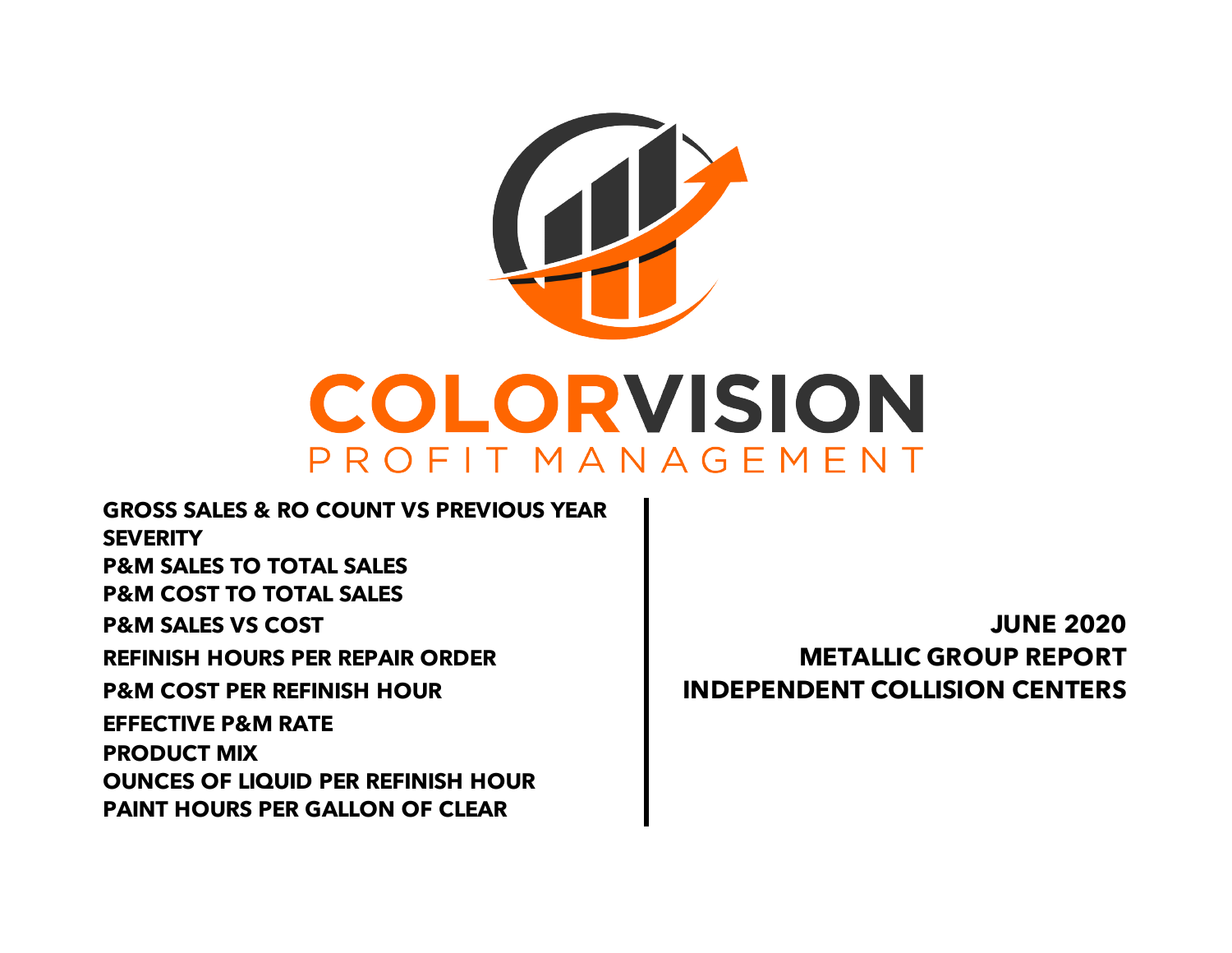

#### **YTD GROSS SALES & RO COUNT GROWTH VS PRIOR PERIOD**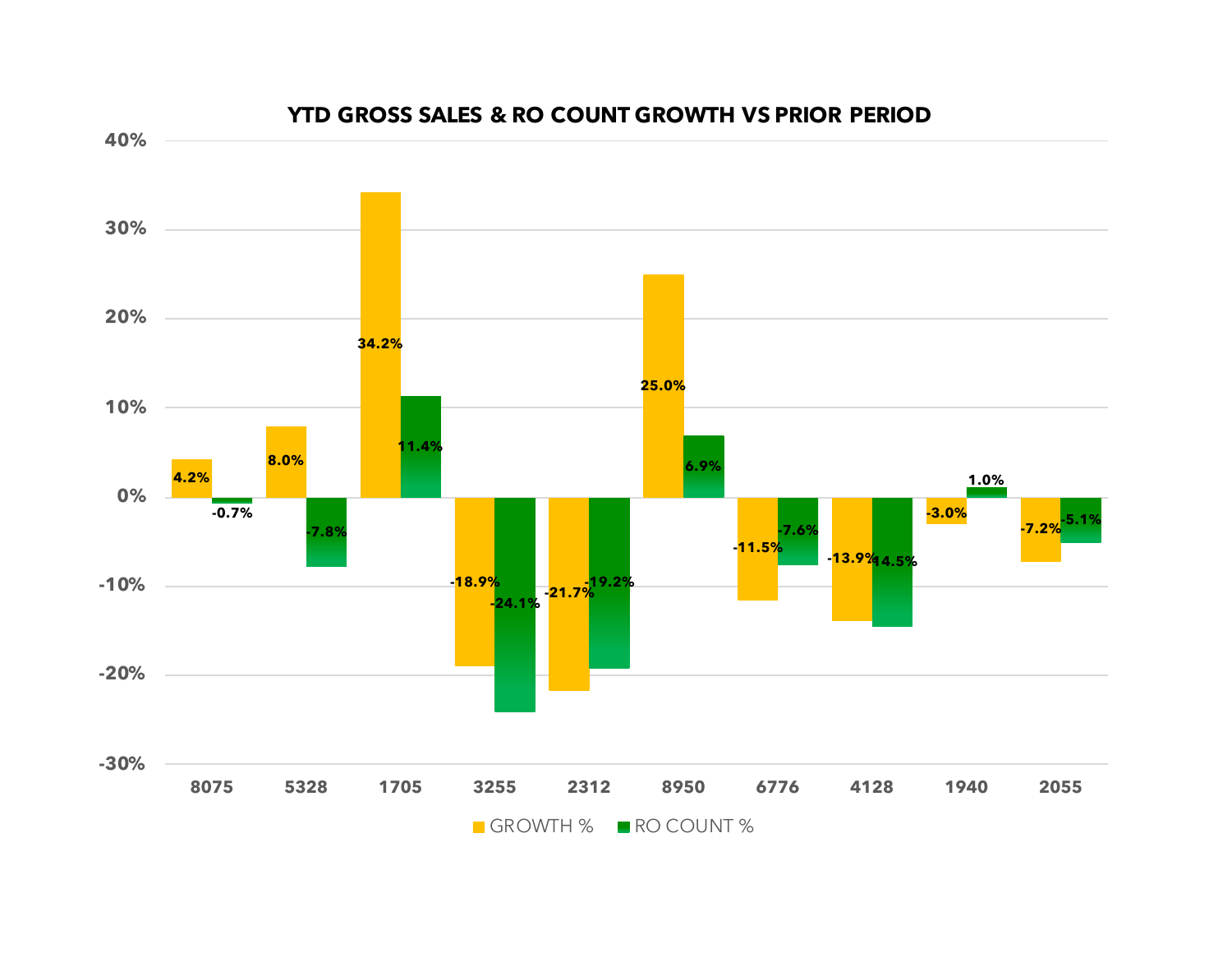

**YTD SEVERITY**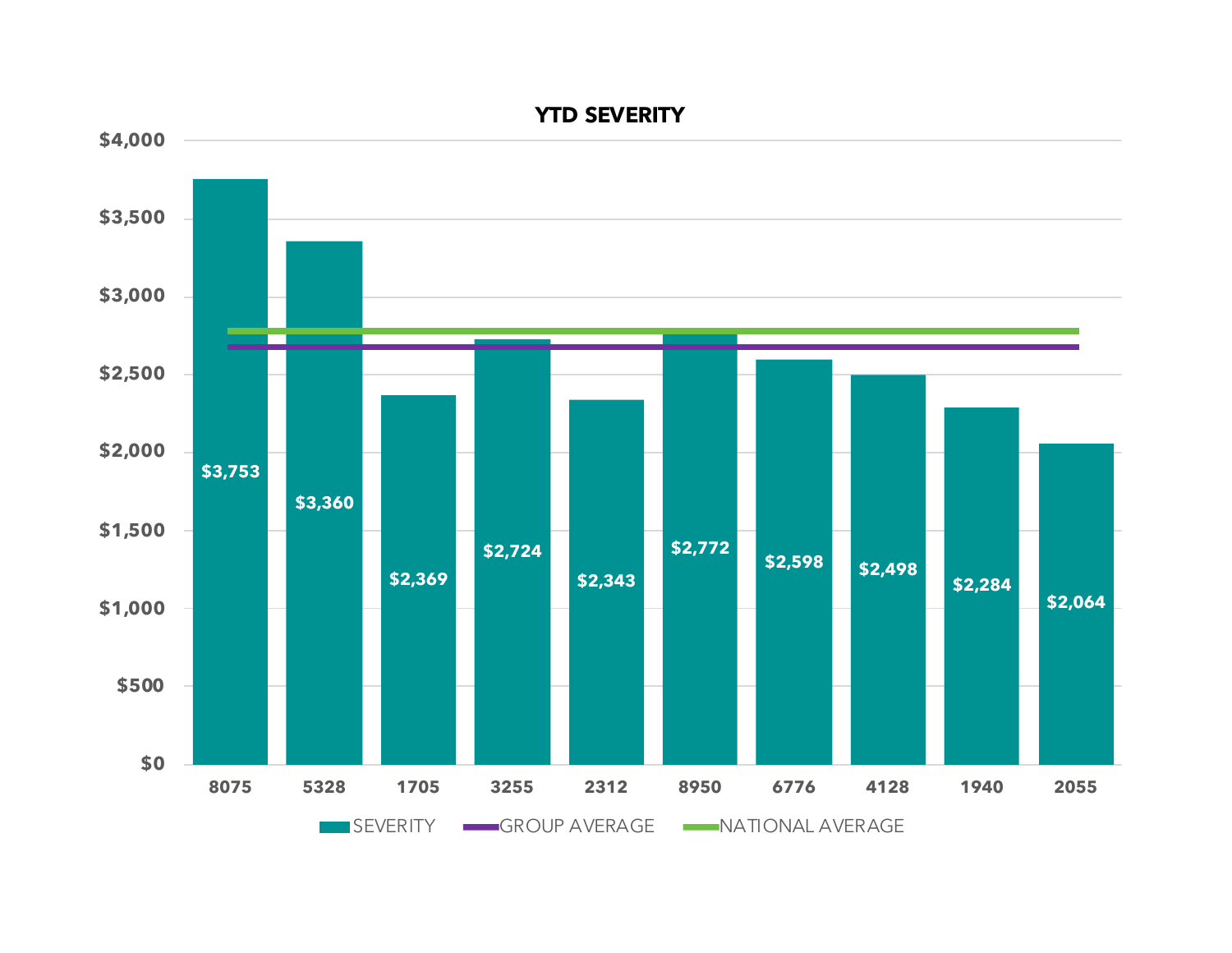# **9.2% 7.8% 7.5% 8.8%**  $10.6\%$  **10.0% 9.2% 10.8% 8.8% 8.2% 0% 5% 10% 15% 20% 8075 5328 1705 3255 2312 8950 6776 4128 1940 2055**

**P&M SALES % GROUP AVERAGE BENCHMARK** 

**YTD P&M SALES % TO TOTAL SALES**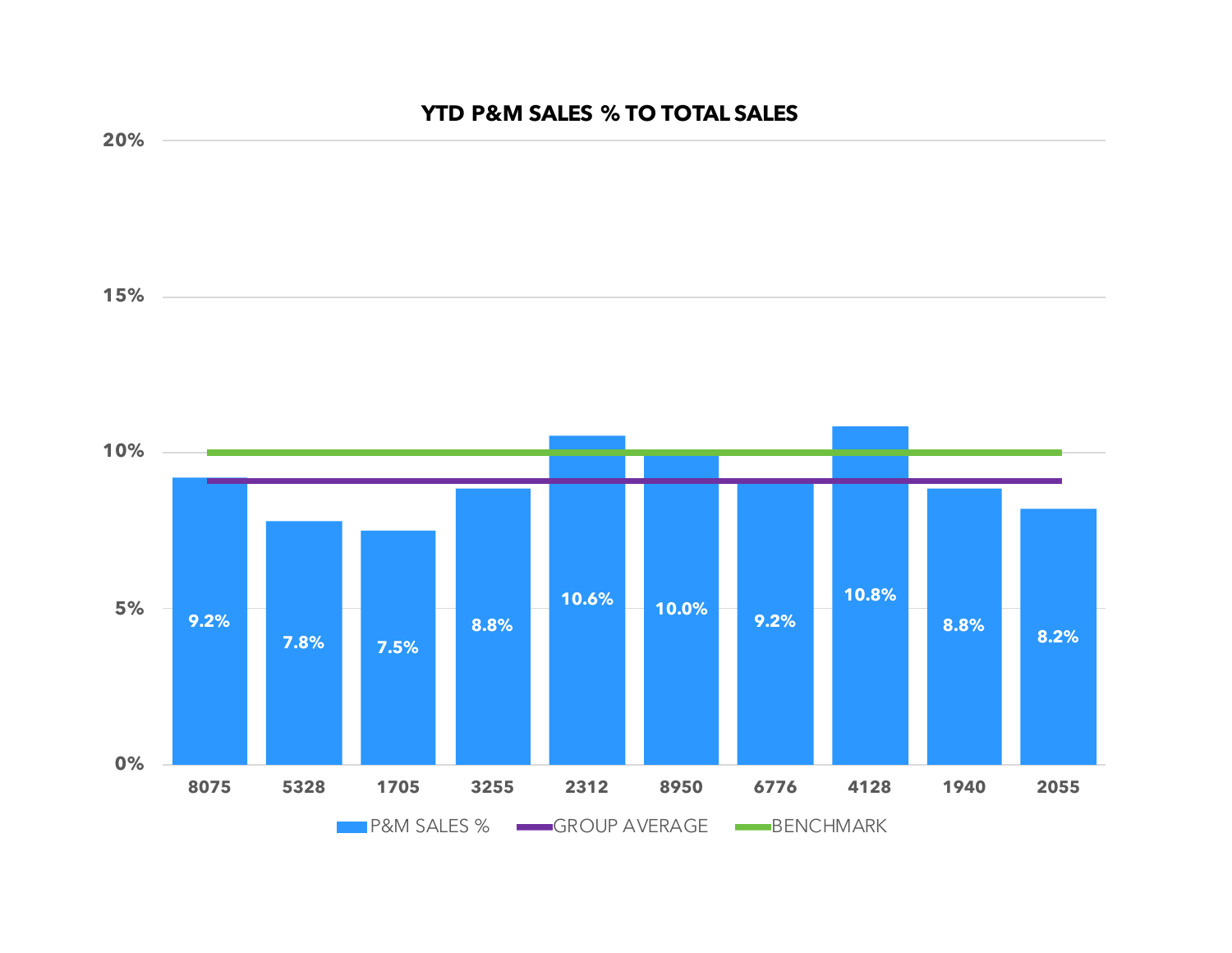## **YTD P&M COST % TO TOTAL SALES**



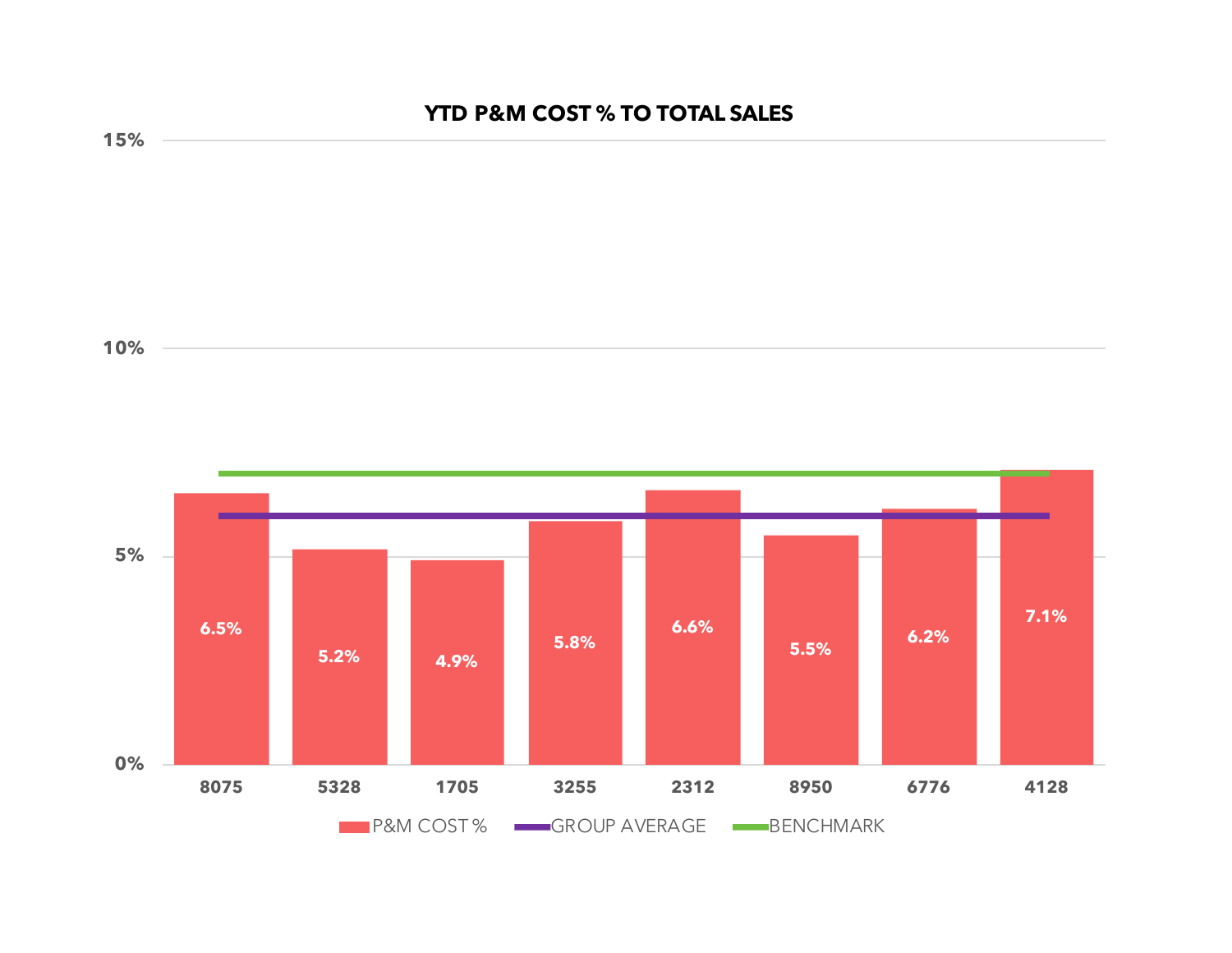### **YTD P&M SALES VS COST**



**15%**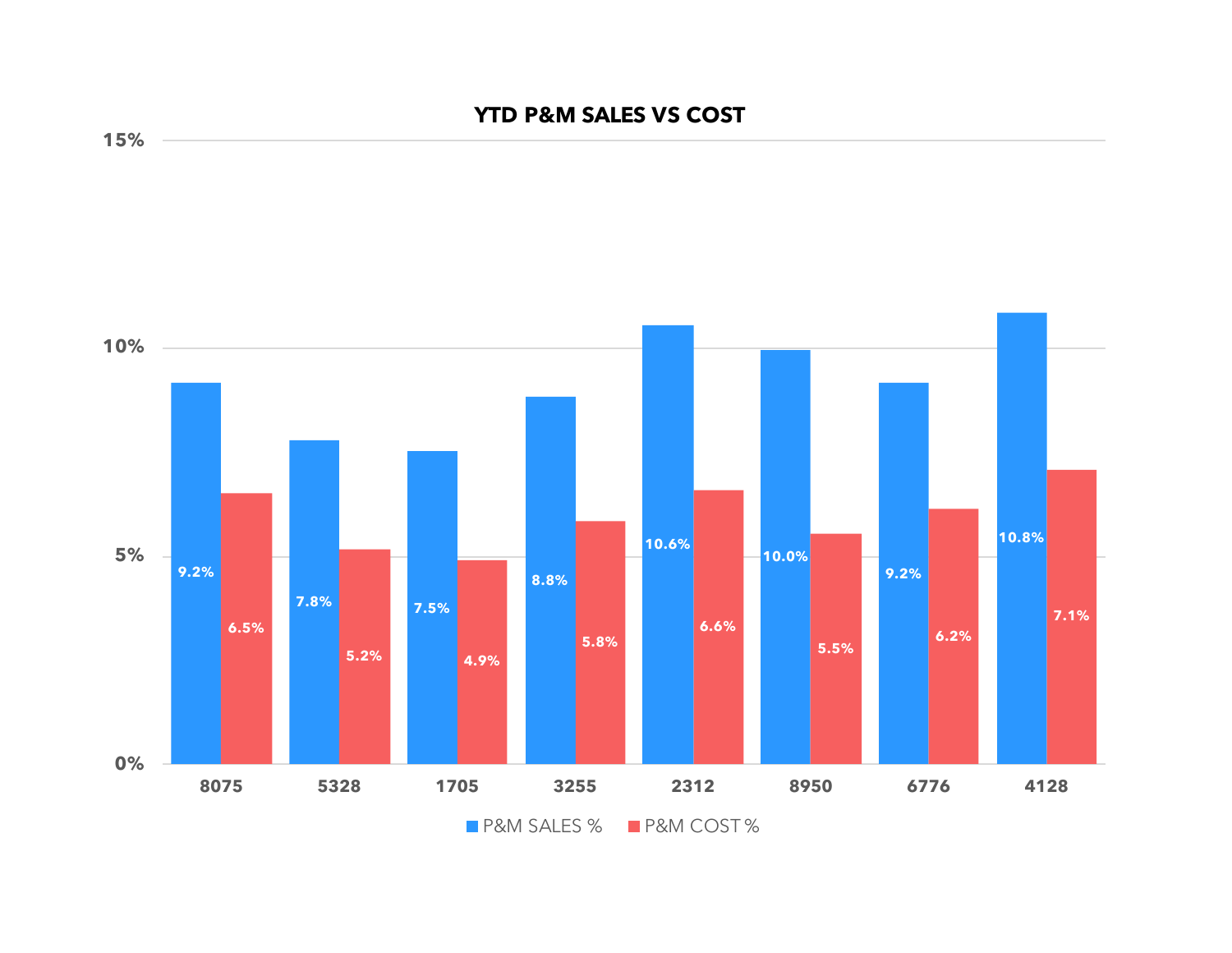

#### **YTD REFINISH HOURS PER REPAIR ORDER**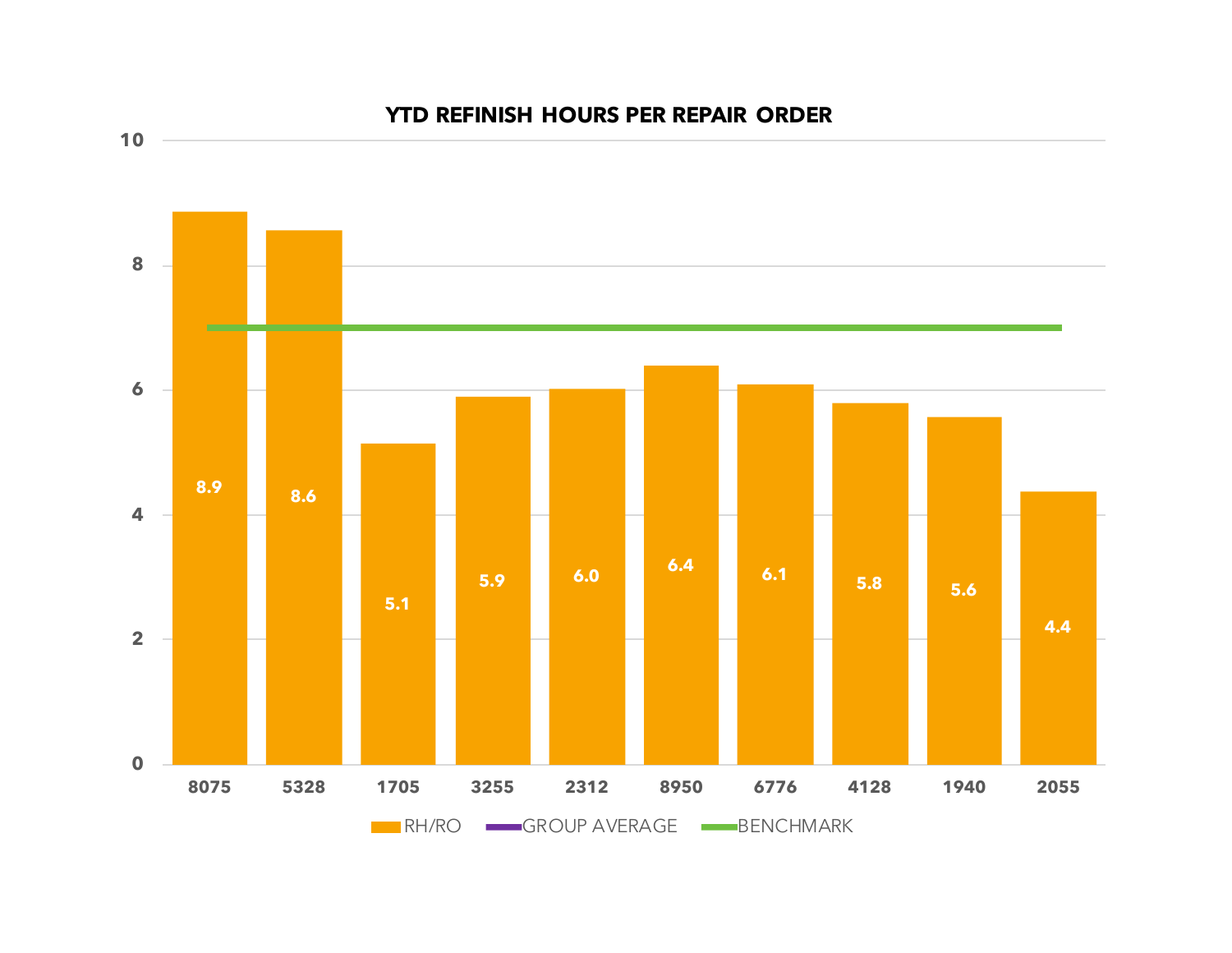

#### **YTD P&M COST PER REFINISH HOUR**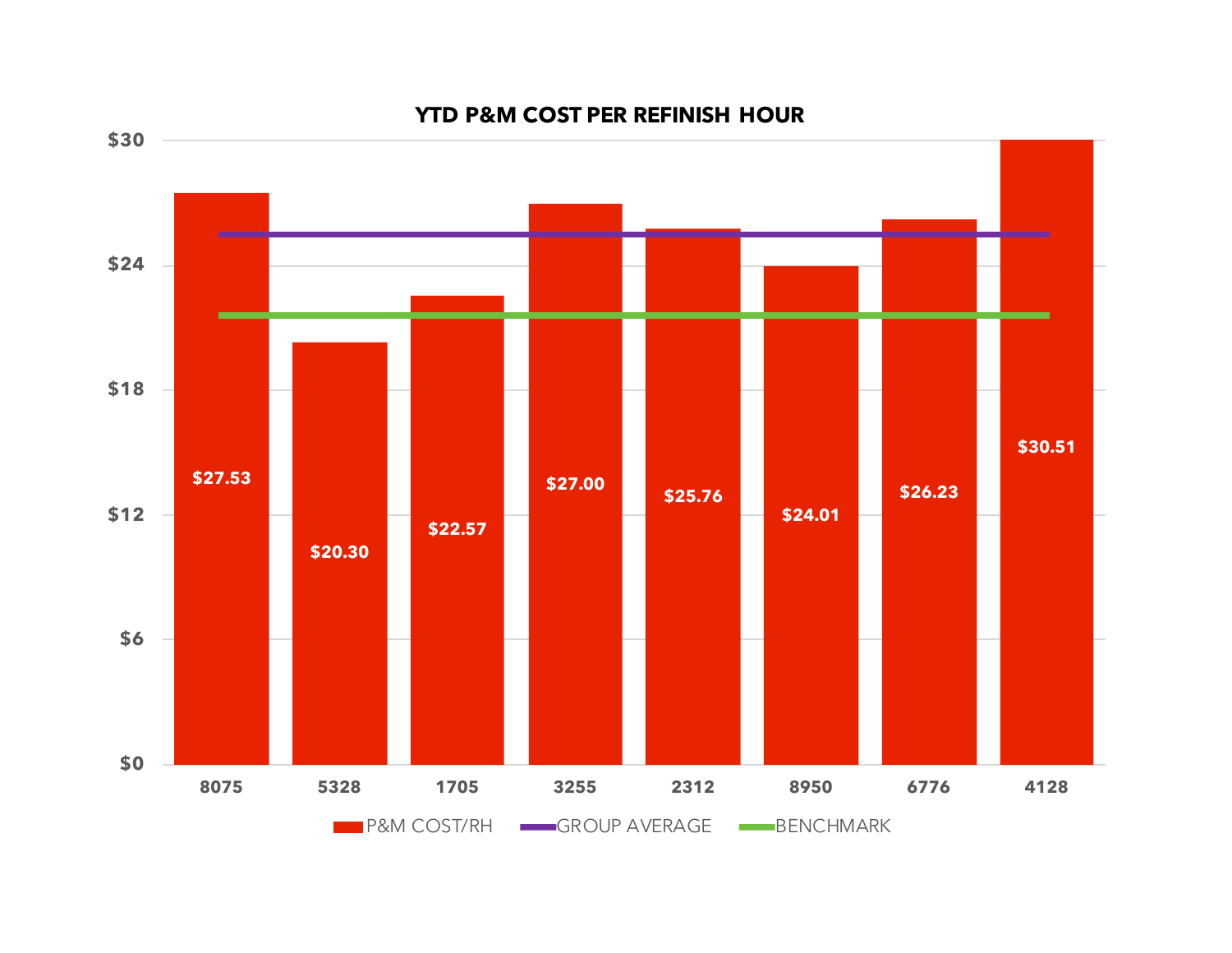# **\$38.87 \$30.54 \$34.62 \$40.79 \$41.22 \$43.19 \$39.02 \$46.69 \$36.28 \$38.61 \$0 \$10 \$20 \$30 \$40 \$50 8075 5328 1705 3255 2312 8950 6776 4128 1940 2055 YTD EFFECTIVE P&M RATE**

**P&M RATE** GROUP AVERAGE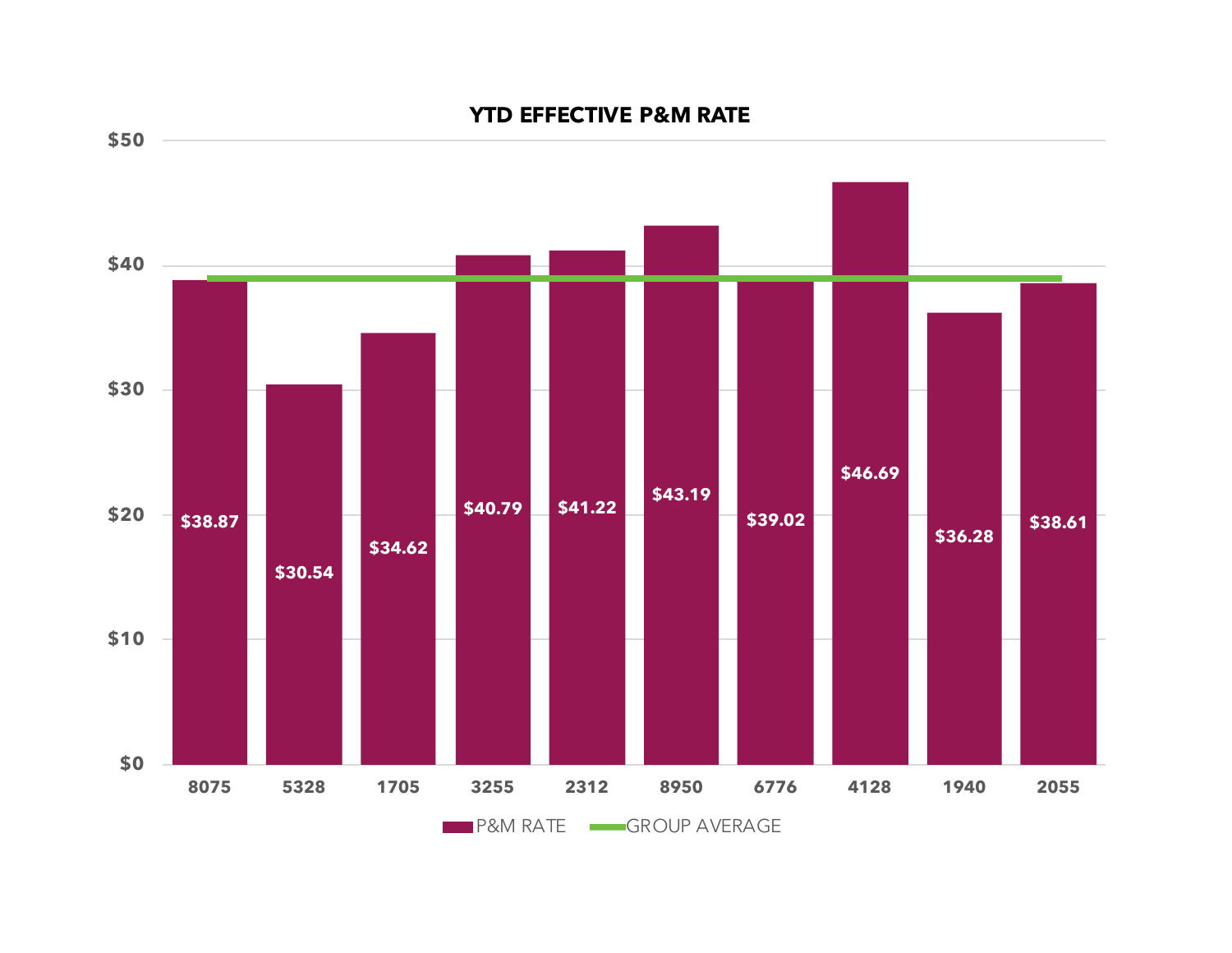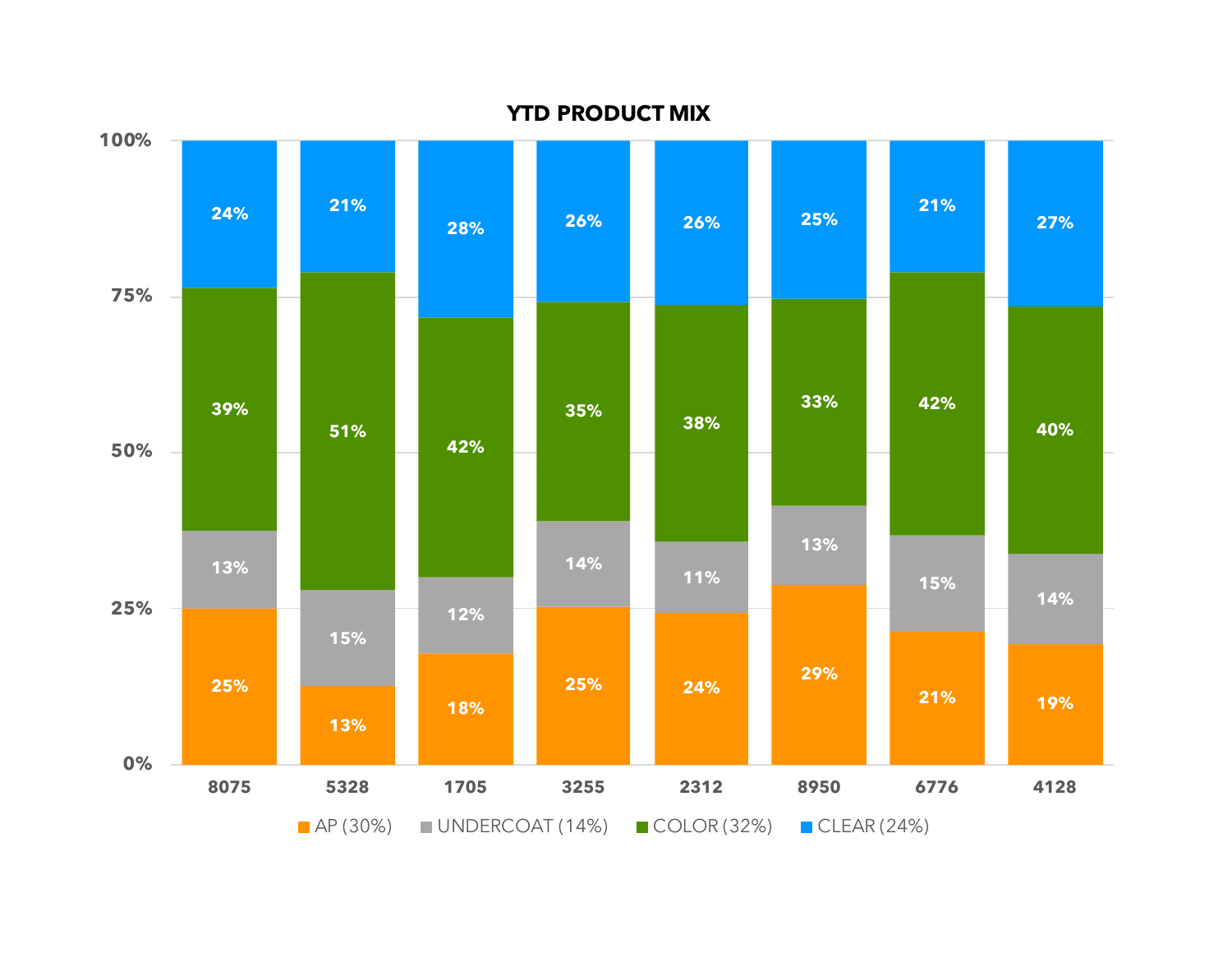



**10**